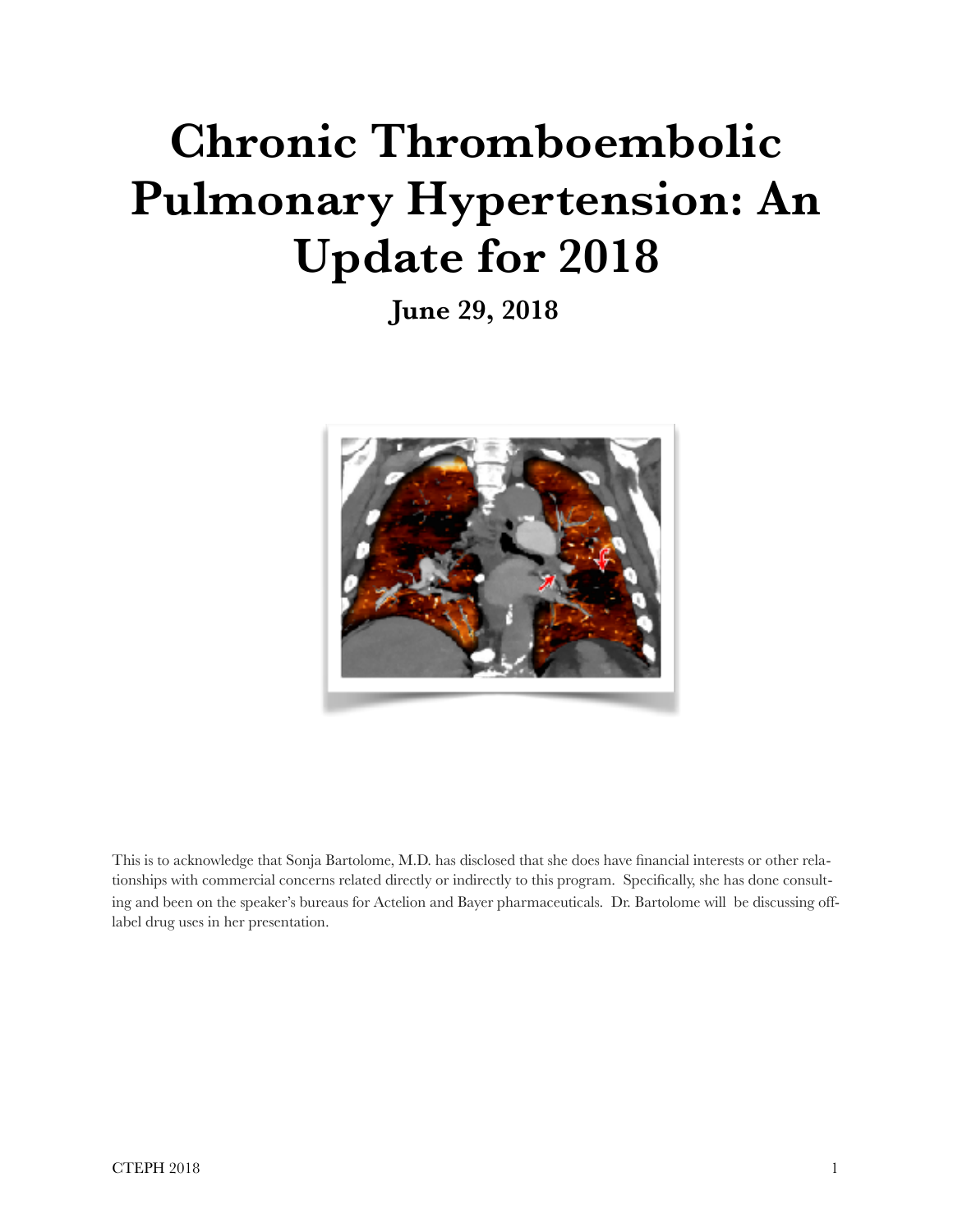# *Sonja Bartolome, MD FCCP*  Associate Professor, Pulmonary and Critical Care Medicine Medical Director, CTEPH program University of Texas Southwestern Medical Center Dallas, TX

Dr. Bartolome is a clinician- educator in the division of Pulmonary and Critical Care Medicine and a subspecialist in pulmonary arterial hypertension and pulmonary vascular disease. She participates in multiple clinical trials regarding these rare diseases, is published in these areas, and lectures on these subjects both around the United States and internationally. She is a member of the International CTEPH association, a member of the CTEPH working group and the Scientific Leadership Council for the Pulmonary Hypertension Association and a member of the CTEPH council of the International Society for Heart and Lung Transplantation. She is also the medical director of UT Southwestern's new Chronic Thromboembolic Pulmonary Hypertension Program.

## **Purpose and Overview:**

The purpose of this session is to review the history of our understanding of CTEPH and its pathophysiology and natural history. The diagnostic evaluation of a patient with suspected CTEPH will be reviewed as will current concepts in the surgical, interventional and medical treatment of the disease.

## **Educational Objectives:**

At the end of this lecture, participants will be able to:

- A. Define CTEPH and describe its natural history.
- B. Review the diagnostic evaluation of a patient with suspected CTEPH.
- C. Describe the approach to intervention or medical therapy for CTEPH.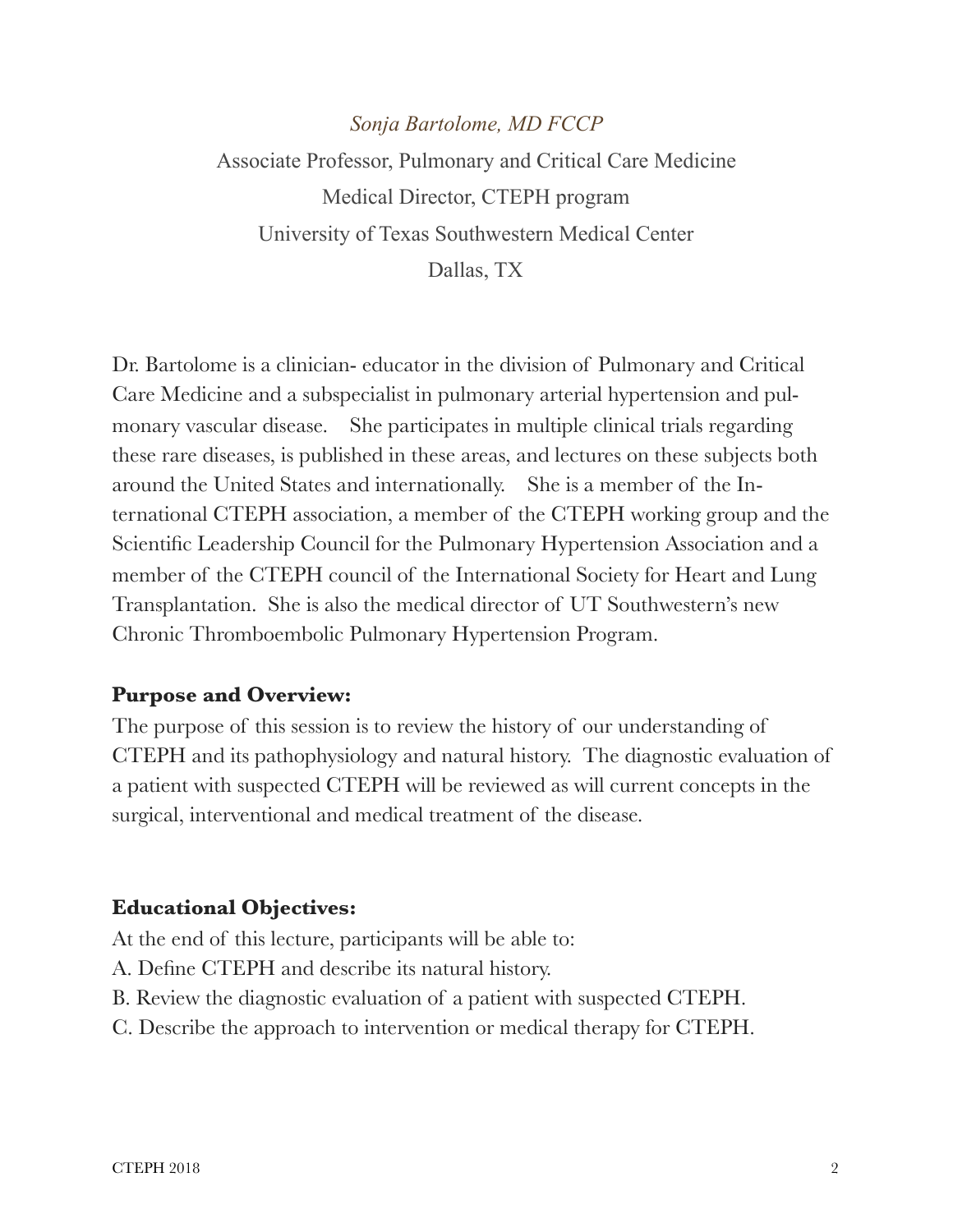## **Definition, Pathophysiology and Epidemiology**

 Chronic Thromboembolic Pulmonary Hypertension (CTEPH) is a pre-capillary elevation in pulmonary vascular resistance (PVR) resulting from chronic, "scarred-in" thromboembolic material partially occluding the pulmonary arteries. This vascular obstruction, over time, results in failure of the right side of the heart and early mortality. CTEPH was first described in the early 1900s and was further characterized in an autopsy series from the Massachusetts General

## **Figure 1**



Hospital in 1931. On these postmortem examinations, it was noted that the affected patients had large pulmonary artery vascular obstruction, relatively normal pulmonary parenchyma distal to the vascular obstruction, and the presence of extensive bronchial collateral blood flow or "compensatory circulation." [1] Still, it would take until the mid-20th century until imaging and cardiac catheterization techniques allowed the recognition of the diagnosis antemortem.

 The pathobiology of the disease remains poorly understood, but clinical evidence suggests that the process most certainly begins with an acute pulmonary embolus. (Figure 1) Rather than resolving over time, the embolus develops into organized, fibrotic thromboembolic material which



**FIGURE 2** — An organized thrombus inside a small pulmonary artery. Endothelial cells line the surface of the thrombus and there is early ingrowth of the vascular wall into the thrombus. N Engl J Med 2011;364:351-60.

adheres to and incorporates with the pulmonary artery wall. (Figure 2) These lesions tend to recanalize and may appear irregularly shaped, or like "bands" or "webs" inside the pulmonary artery. Histologic examination of the chronic thromboembolic material reveals intimal thickening composed of fibroblasts, collagen, lymphocytes and hemosiderin-laden macrophages. [2] Over time, this physical obstruction to the pulmonary vasculature raises the pulmonary vascular resistance and presents an increased workload to the right ventricle, which is geometrically,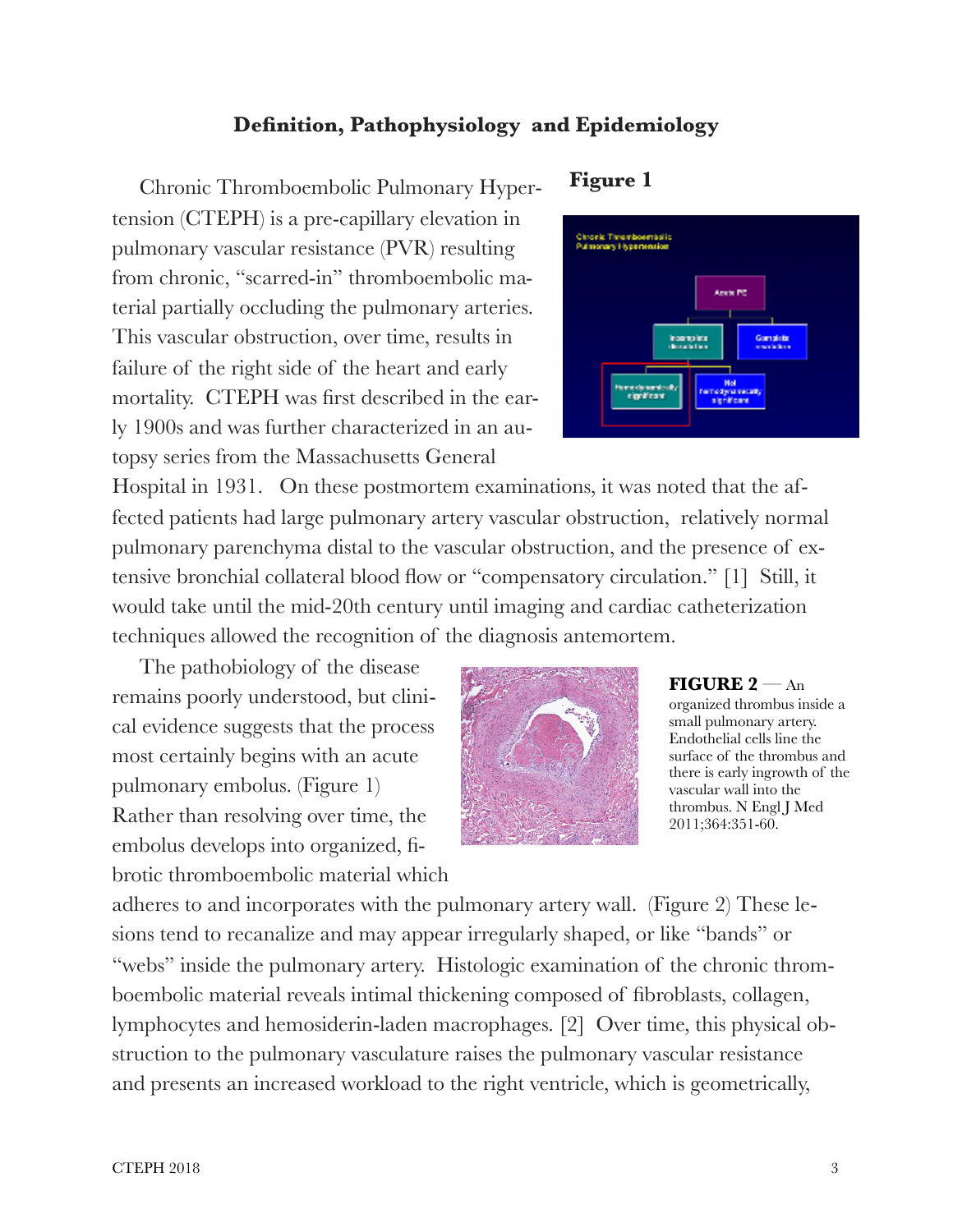histologically and physiologically adapted for a low-pressure high volume circulation. When approximately half of the effective pulmonary vascular bed at rest is affected, the pulmonary circulation becomes a high resistance, lower flow system and right ventricular failure results in early death. It should also be noted that in some cases, especially with longstanding disease, small vessel pulmonary arteriopathy may develop in addition to the large vessel obstructive disease. This is postulated to possibly develop in response to shear stress in better perfused areas of lung or in response to activated inflammatory pathways which precipitate small vessel endothelial cell dysfunction. Regardless of the underlying cause, in these clinical cases, removal of the large vessel disease may not improve hemodynamics and outcomes are particularly poor. [3]

 CTEPH is a rare complication of acute pulmonary embolism and can be a difficult diagnosis to make, therefore data on the true incidence and prevalence is lacking. Interrogation of insurance databases in the recent INFORM study indicated that the guideline recommended screening tests for CTEPH are underutilized even in symptomatic, at-risk patients, with a known history of previous acute pulmonary embolus.[ 4] Therefore, CTEPH is likely under-diagnosed. Still, pulmonary hypertension registry data indicates that CTEPH represents 19% of patients referred to pulmonary hypertension centers with an estimated incidence of 5 patients per million per year. [5] Recent registry data from Canada and Europe indicates that the median age at CTEPH diagnosis is 63 years and patients are 50.1% male, in contrast to idiopathic pulmonary arterial hypertension which is a predominantly (80%) female disease. 21% of the CTEPH population in this registry had significant cardiopulmonary comorbidities.

 Without intervention, the natural history of CTEPH is progressive and outcomes are poor. Historical, untreated cohorts have reported 3-year survival of only 30%, and risk of death does appear to correlate with the degree of pulmonary hypertension. [6, 7]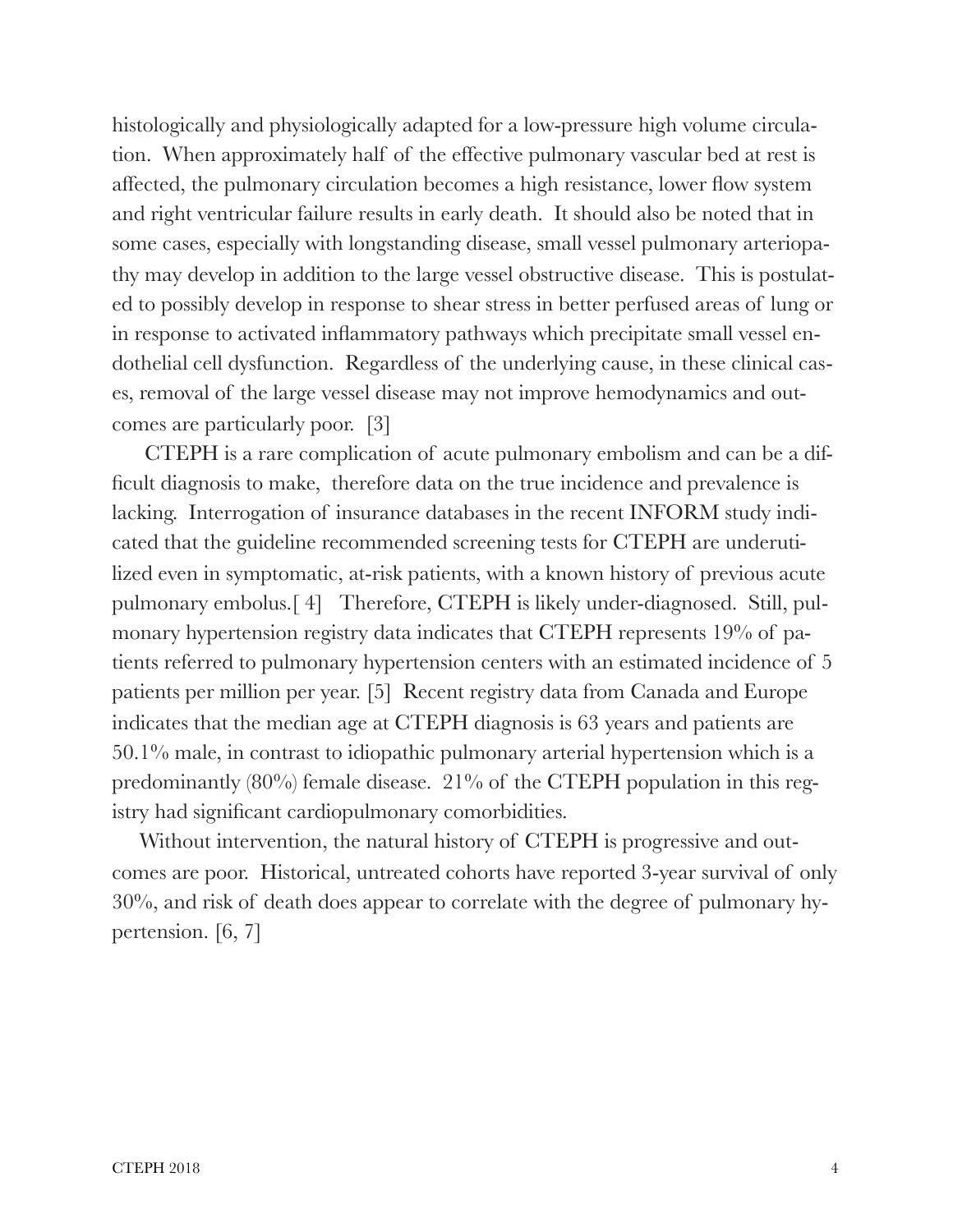## **Clinical Presentation and Evaluation**

A history of venous thromboembolism in a patient with persistent dyspnea should spur a screening evaluation for CTEPH. 75% of patients with CTEPH have a history of prior known acute pulmonary embolus (note that 25% do not), and 56% of patients report a prior diagnosis of deep venous thrombosis. [5, 8] Only a few thrombophilias (elevated Factor VIII level, elevated circulating von-Willebrand factor, anticardiolipin antibiody and antiphospholipid antibody) have been associated with CTEPH, whereas disorders such as Factor V leidin, Protein C or S deficiency and antithrombin III deficiency have not been associated. Other clinical factors such as the presence of hypothyroidism, malignancy, ventriculoatrial shunt for hydrocephaly, infected pacemaker or other vascular device, a history of splenectomy and the presence of a non-O blood group also are associated with a higher odds ratio of developing CTEPH in case-control studies. [8-11]

When evaluating a patient with a possible acute pulmonary embolus, if the clot is massive and/or recurrent, or if the echocardiogram shows an estimated pulmonary artery pressure >60 mm Hg or significant right ventricular dysfunction the patient is at higher risk for developing CTEPH. [5]Still, following the patient's symptoms over time is probably the best tool to help screen for CTEPH. (Table 1) Acute clot is primarily composed of erythrocytes and fibrin, which is degraded by plasmin into fibrin degradation products such as D-dimer. D-dimer levels persist for a week after an acute PE in  $80\%$  of patients, for 1 month in  $40\%$ , and for three months in only in 13%. [12] In general, an acute pulmonary embolus will fibrinolyse early in therapy, with the vast majority but not all, of the vascular obstruction resolving by the 3rd month. [13] (Figure 3). For these reasons, screening for possible

CTEPH after pulmonary embolus should be timed at least 3 months after the acute event. Because of the rarity of CTEPH after an acute PE, routine screening is not recommended. **Table 1**

|               | <b>Symptoms Indicative of CTEPH</b> |             |
|---------------|-------------------------------------|-------------|
| Exertional    | Chest Pain                          | Edema       |
| Dyspnea       |                                     |             |
| Fatigue       | Hemoptysis                          | Hoarseness  |
| Nonproductive | Fatigue                             | Presyncope/ |
| Cough         |                                     | Syncope     |

Rather, if the patient continues to report a significant exercise limitation after three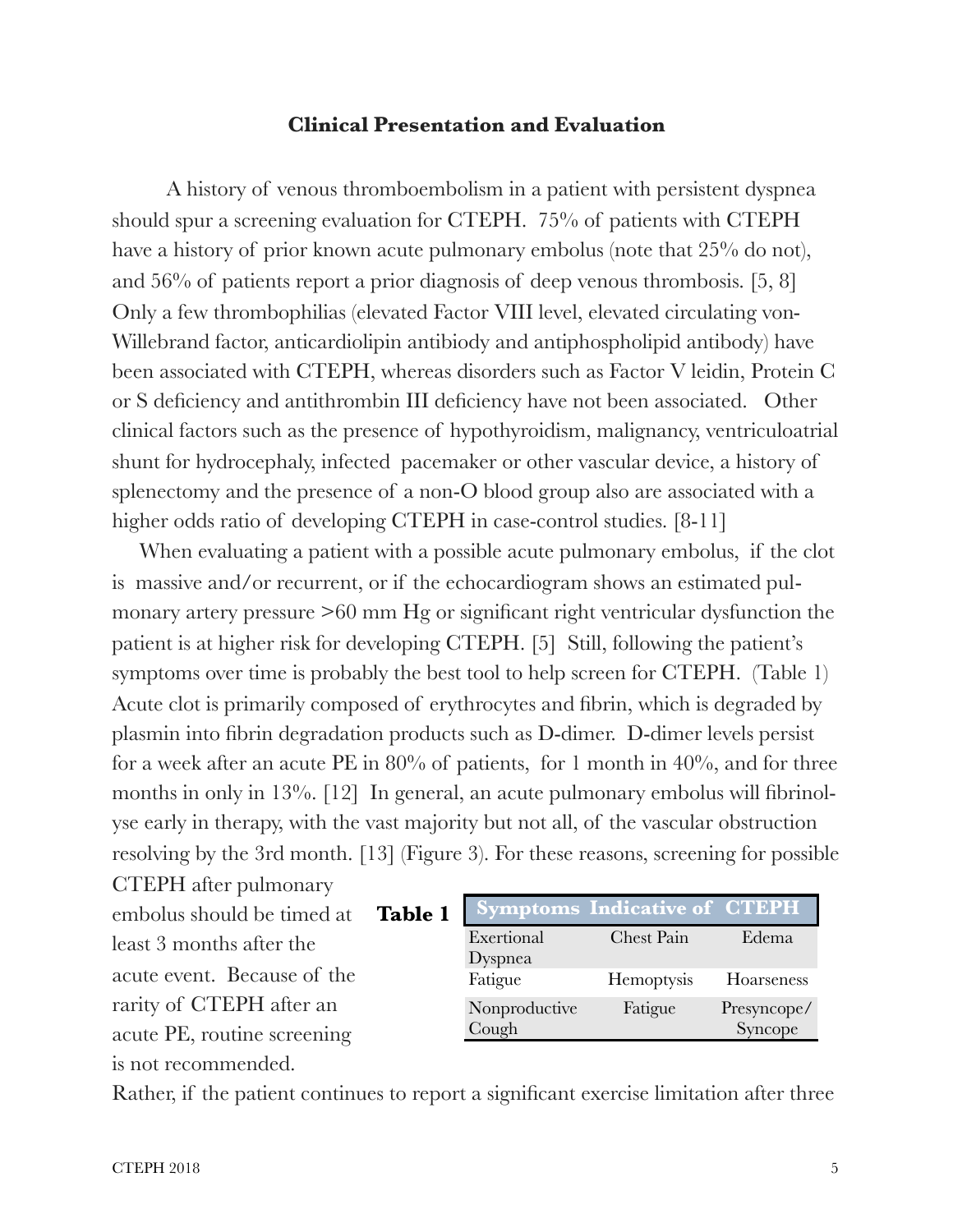months of appropriate anticoagulation or has physical exam signs of increased pulmonary artery pressure (increased pulmonic component of the second heart sound, tricuspid regurgitant murmur, etc) or signs of right ventricular dysfunction (such as jugular venous distention or lower extremity edema) the recommendation is to pursue a clinical evaluation.[14] The initial evaluation for CTEPH begins with a transthoracic

## **Figure 3**



echocardiogram (TTE) and Ventilation/Perfusion (V/Q) Scintigraphy. On TTE, an elevated estimated pulmonary artery systolic pressure and/or right ventricular hypertrophy, dilation or dysfunction should prompt further evaluation. Although CT angiography is now the diagnostic test of choice for acute pulmonary embolus, Ventilation/Perfusion scanning remains the preferred screening test for CTEPH. A retrospective study comparing V/Q scan and multi-detector CT revealed that V/Q scanning had a sensitivity and specificity of 97% and 95% for CTEPH, while CTPA had good specificity at 99% but only 51% sensitivity. [15] Recanalation through the chronic embolus probably limits detection in CT angiography, especially for an inexperienced reader. More recent work has suggested that in expert hands, and with modern CT technology, the sensitivity and specificity for CTEPH diagnosis is improved, and likely in the future it may be included in the screening recommendations. If the patient has a V/Q scan with continued mismatched perfusion abnormalities without concomitant ventilation abnormalities, and/or an abnormal echocardiogram then additional testing is recommenced. (Figure 4)





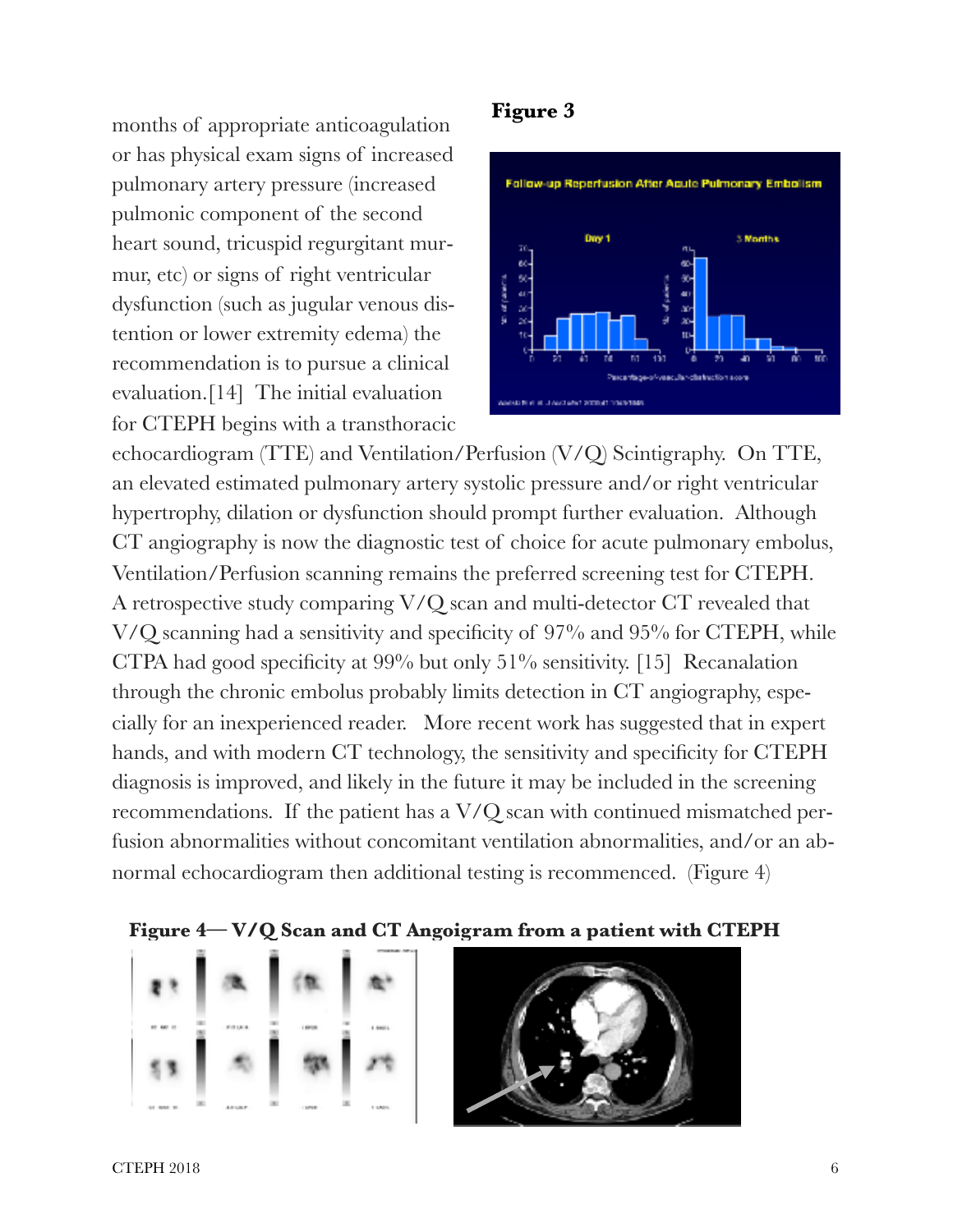Figure  $4$  — The perfusion images from the V/Q scan to the left show multiple bilateral perfusion abnormalities consistent with CTEPH. The CT angiogram on the right shows a chronic eccentric clot adhering to the vessel wall (arrow). Additional CT findings supporting CTEPH are the large, hypertrophied right ventricle, flattened septum and enlarged right atrium.

If the V/Q scan and echocardiogram are suggestive of CTEPH, further required testing should include right heart catheterization and invasive bi-plane pulmonary angiography. This testing confirms the diagnosis, grades severity, and allows an evaluation for surgically accessible versus distal disease. On right heart catheterization, a mean pulmonary artery pressure≥ 25mmHg, with a normal left heart pressure (pulmonary artery occlusion pressure or left ventricular end diastolic pressure) confirms the hemodynamic diagnosis. Evidence of chronic thromboem-

bolism on invasive pulmonary angiography includes "pouch-like" defects, intraluminal webs or bands, abrupt narrowing of pulmonary vessels, intraluminal irregularities and obstruction of pulmonary vessels. (Figure 5) In contrast, pulmonary arterial hypertension of other causes will appear like peripheral pruning and enlarged vasculature. Some conditions which "mimic" CTEPH on imaging include pulmonary artery



sarcoma, pulmonary vasculitis, external vascular compression, fibrosing mediastinitis, pulmonary capillary hemangiomatosis and pulmonary veno-occlusive disease. [15] Because of this diagnostic challenge, review at an expert center experienced in CTEPH is recommended. Some CTEPH centers utilize additional imaging techniques such as magnetic resonance angiography, angioscopy, optical resonance imaging, spectral CT scanning with iodine perfusion images and intravascular ultrasound. [14] These modalities and their place in the diagnostic algorithm are under investigation.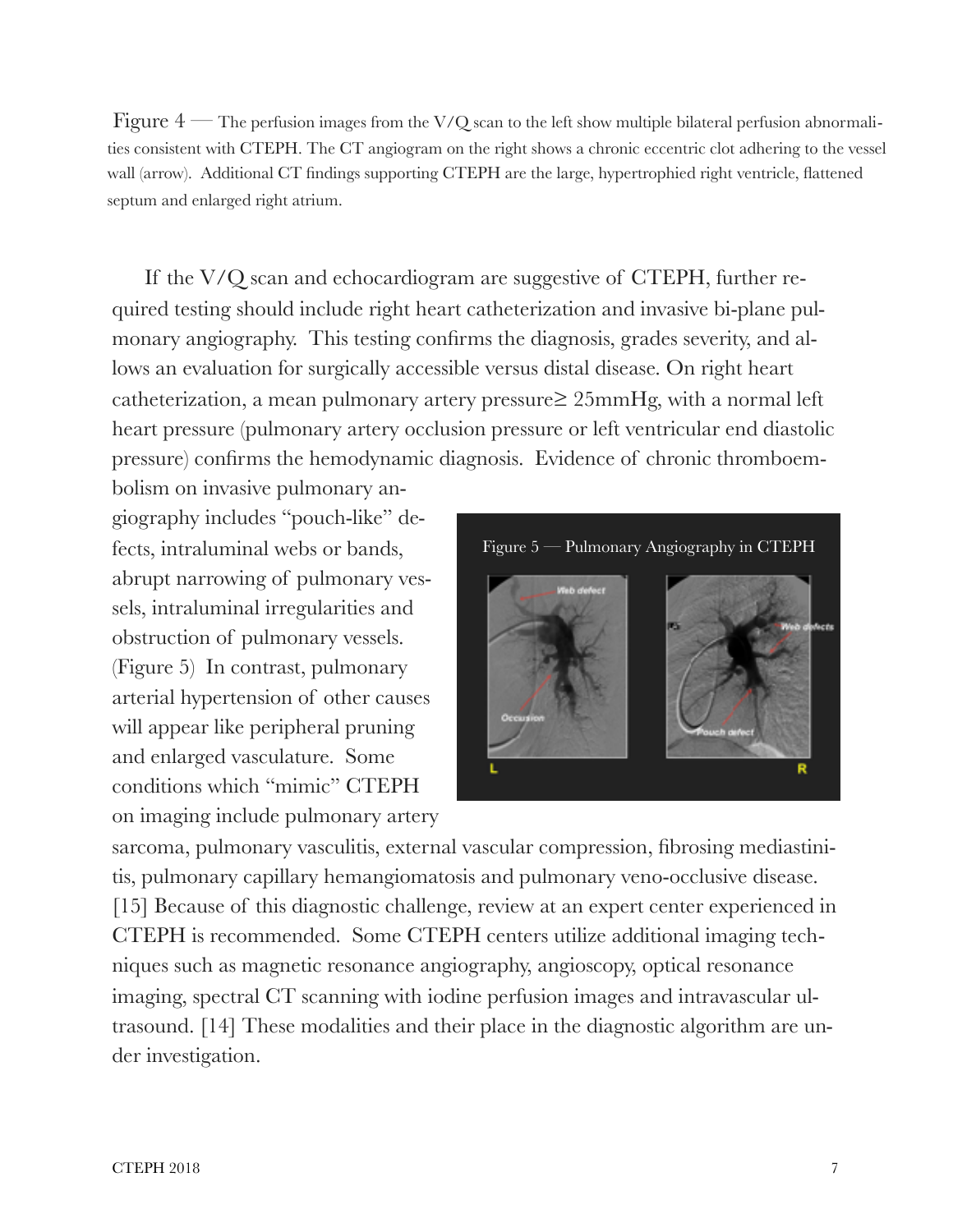## **Figure 6 — Diagnostic Tests Performed by Physicians in a Cohort of Patients with a history of PE and and ICD 9 code for pulmonary hypertension.**



Am J Med. 2016. 129: 978-985.

 Despite academic societal diagnostic recommendations, the recent INFORM study reported that of over 7,000 people with a claim for acute pulmonary embolus between 2010 and 2011 who had long term follow up, 87% had a persistent symptom that was possibly related to pulmonary hypertension but only 61% of the symptomatic group underwent some kind of follow up testing. Further, 7.6% of patients had an ICD-9 code for pulmonary hypertension at 2 year follow-up. But, despite the diagnosis very few had completed any part of the recommended evaluation outside of an echocardiogram. [ 4] (Figure 6)

## **Surgical Treatment for CTEPH**

The early autopsy work describing CTEPH as chronic thromboembolic material incorporated into the vessel wall, but with distal healthy lung that had been perfused by collateralization and the bronchial circulation allowed Dr. Ken Moser to postulate the procedure whereby the material might be surgically removed and allow normal pulmonary blood flow. Using his ideas, the first pulmonary thromboendarterectomy was performed at the University of California San Diego in 1970. UCSD would then pioneer the procedure, developing techniques and tools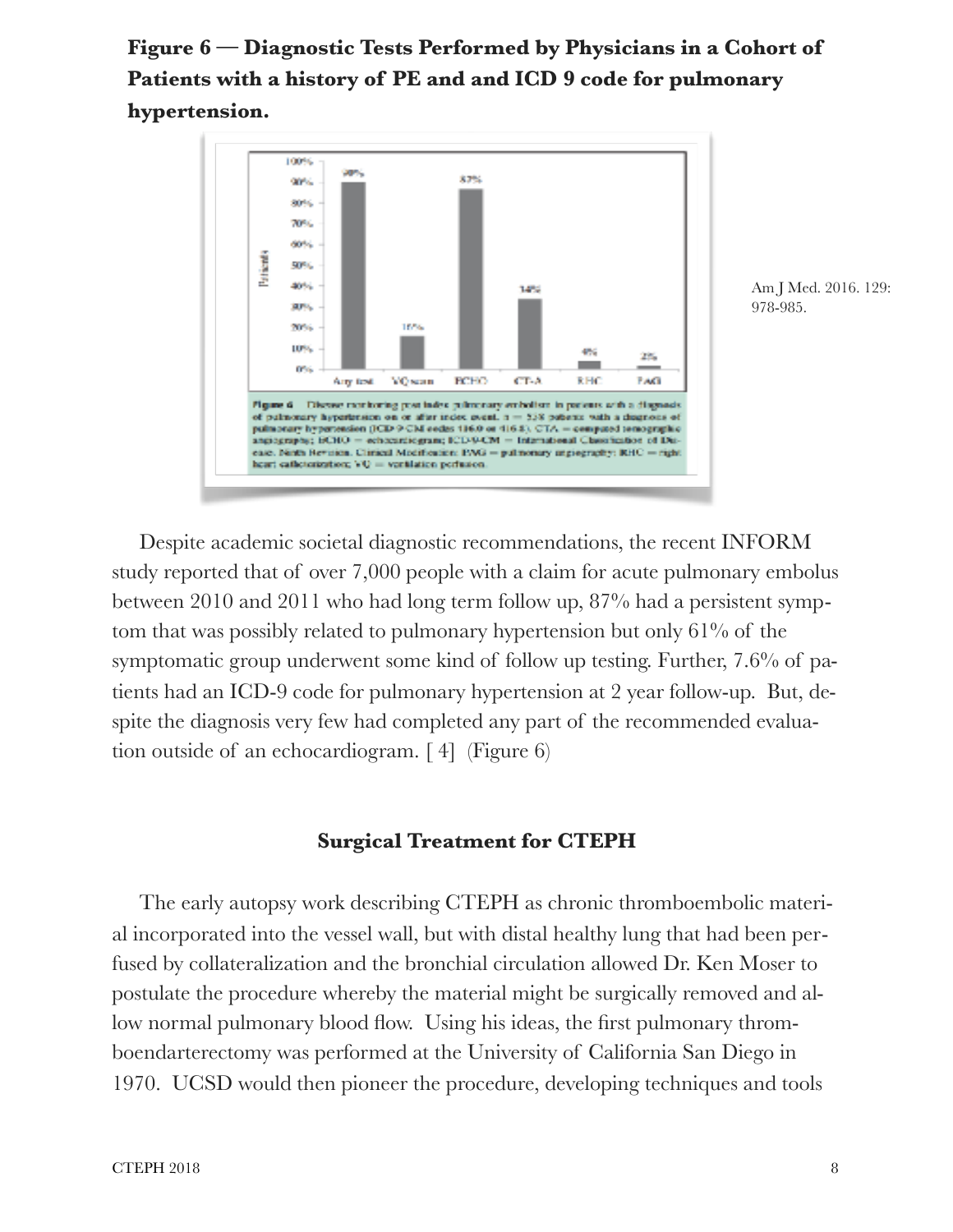that were adopted and contributed to by other centers across the world. Surgical mortality rates were high in the initial experience. In 1984, a report of 85 worldwide cases published an average mortality rate of 22%, but as high as  $40\%$  in some centers. [16] Still, pioneering efforts to improve the procedure continued given the dismal prognosis of untreated disease and the potential of an effective " cure" with successful surgery. Over the ensuing years with improvements in surgical technique, the utilization of deep hypothermia and cardiac arrest during the procedure, the development of a specialized myocardial"cooling jacket", improvements in surgical instruments, and better understanding of appropriate diagnostics, patient selection and postoperative care outcomes have steadily improved with recent reports of surgical mortality of 2-4% in more experienced centers. [17]

The operation is done through a median sternotomy. Cardiopulmonary bypass is used and the patient is cooled to 18-20 ° Celsius. The main pulmonary artery on one side is then opened and the intima is isolated. Then, using specialized surgical instruments, the intimal layer and its adherent chronic clot are carefully dissected, and removed as far down the pulmonary circulation as possible, allowing the vessel to evert. After the initial part of the dissection, to achieve a bloodless field and allow good visualization, hypothermic cardiac arrest is utilized. This is done in 20 minute increments, with at least 10 minute recovery cardiopulmonary bypass and rewarming in between arrest periods, until dissection in both lungs is complete. The most crucial aspect of the procedure is to utilize the arrests periods to perform a complete endarterectomy, which will preclude the possibility of residual distal disease and pulmonary hypertension. (Figure 7) The Pulmonary Endarterectomy Cognitive (PEACOG) trial demonstrated that the cooling and arrest periods were both necessary for complete disease clearance and well-tolerated by the patients without resultant cognitive impairments. [18]



**Figure 7 — Pulmonary Thromboendarterectomy Specimen from Recent Surgery at Clements University Hospital.**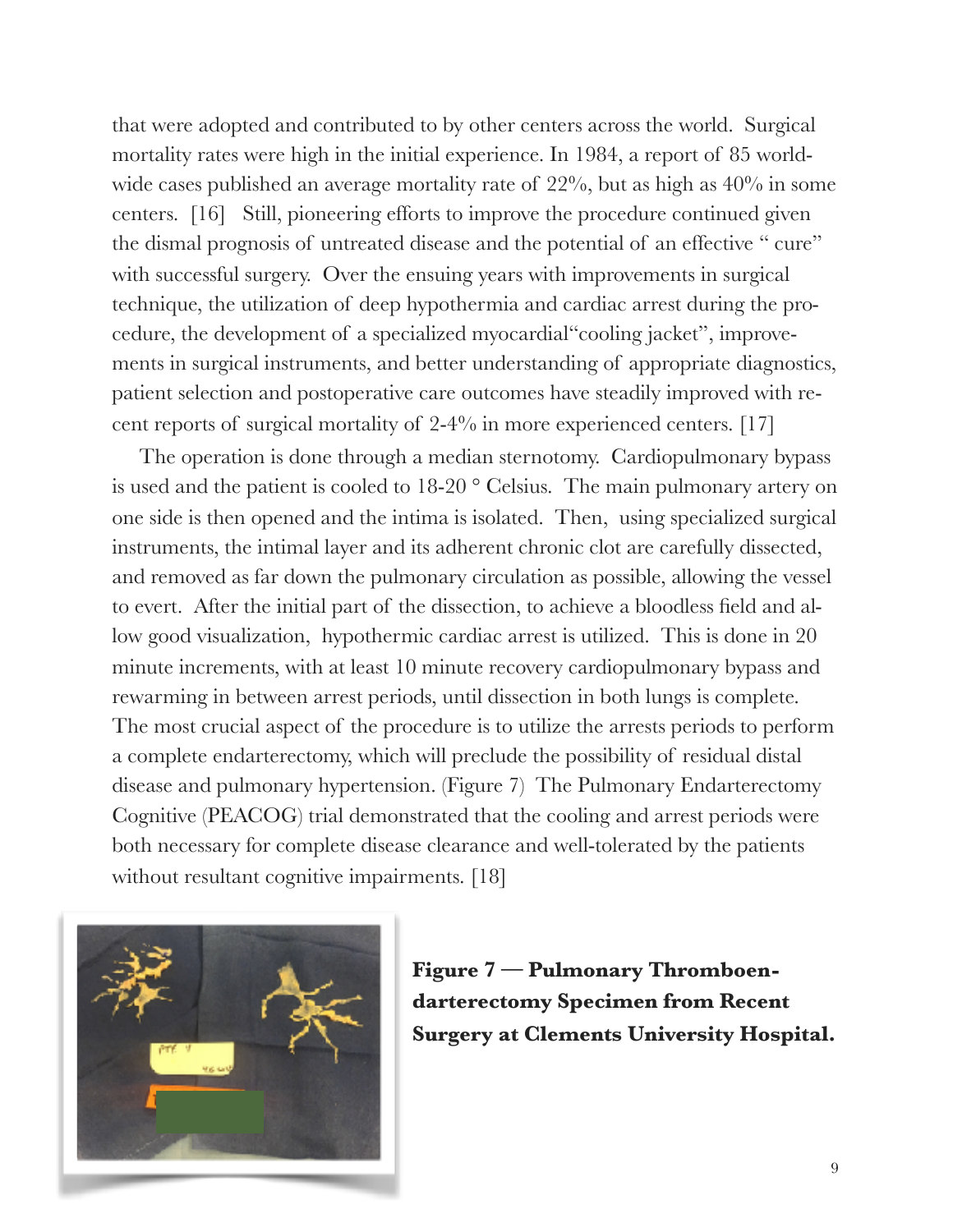Postoperatively, approximately 25% of patients undergoing PTE surgery will develop reperfusion lung injury in the newly revascularized areas of lung. The likelihood of reperfusion lung injury increases with worsened preoperative hemodynamics including right atrial pressure  $>12$  (1.99 OR) or a pulmonary vascular resistance >12.5 Wood Units (2.0 OR). Reperfusion lung injury increases morbidity, ICU time, ventilator days and length-of-stay postoperatively, but not mortality. [19] In the most severe cases with significant reperfusion lung injury and resultant hypoxia, veno-arterial ECMO has been utilized to support the patient while the inflammatory response heals.

 Persistent pulmonary hypertension after pulmonary thromboendarterectomy carries the most significant risk of postoperative morbidity and mortality. In the international CTEPH registry, this occurred in 16.7% of patients and was associated with higher in-hospital and 1-year mortality. [5] Persistent pulmonary hypertension after PTE may be related to incomplete removal of distal disease by a less experienced surgical team or by concurrent small vessel pulmonary arteriopathy (the so-called 2-compartment pathological theory).

 Surgical selection for PTE surgery requires a multidisciplinary and experienced team of radiologists, pulmonologists, cardiologists, anesthesiologists and thoracic surgeons to 1) evaluate the severity of the pulmonary hypertension, 2) use radiologic studies to clarify the location (distal versus proximal) of the disease and therefore surgical accessibility, 3) compare the hemodynamics to the degree of vascular obstruction to determine if they correlate, 4) analyze any comorbid conditions or complicating factors which could portend a poorer outcome and 5) weigh the risks versus benefits of the surgery for the individual patient. Long-term outcomes of successful PTE surgery remain good at 90% 3-year survival versus 70% for those that do not undergo surgery and are medically treated. Also, importantly, 90% of postoperative patients report functional class I or II symptoms at 1 year. [20]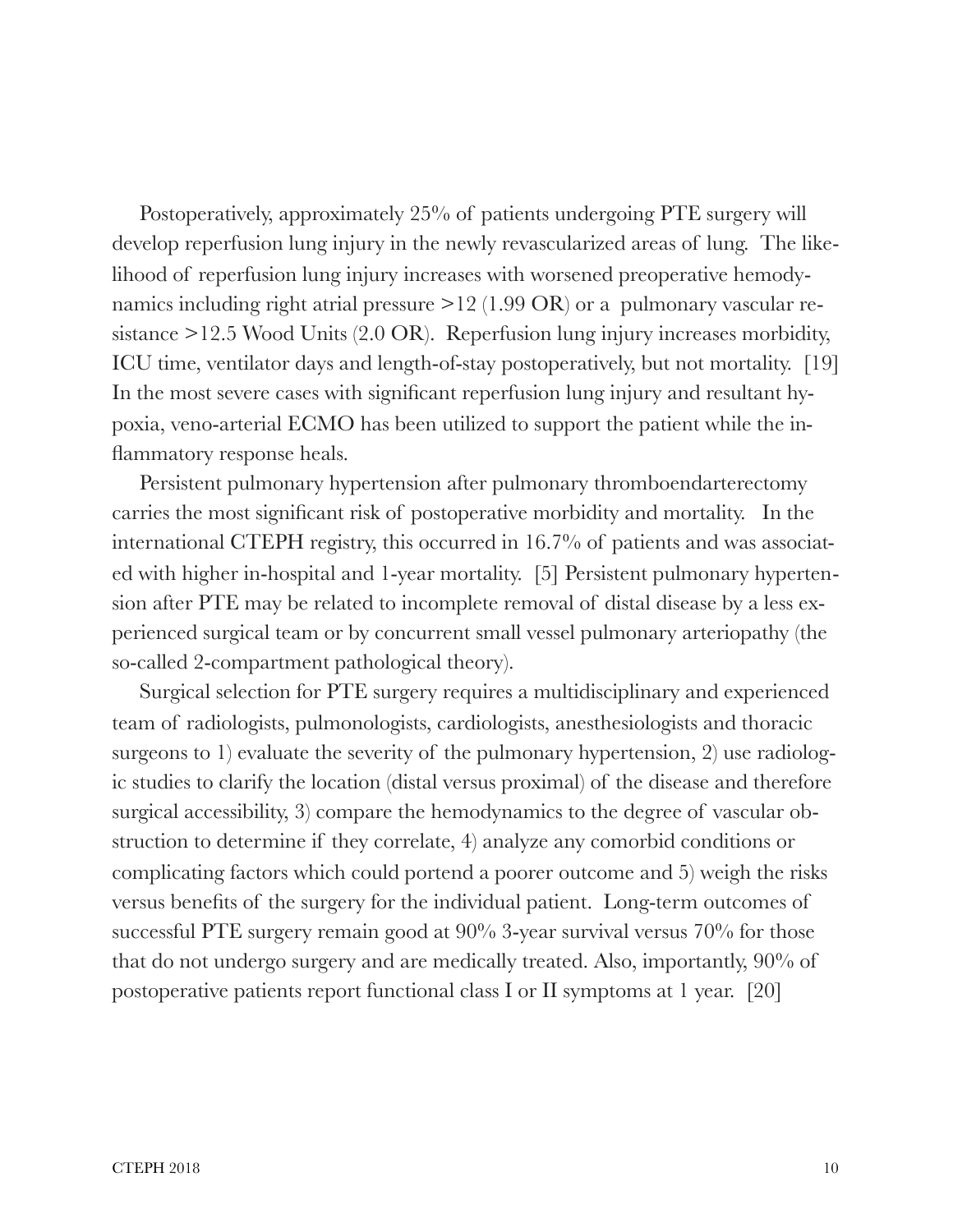## **Balloon Pulmonary Angioplasty**

Despite the advances in PTE surgery, some patients are not operative candidates either due to very distal and surgically inaccessible disease, or because of comorbidities. In 2001, Feinstein et al, described a series of 18 CTEPH cases treated with balloon pulmonary angioplasty (BPA). [21] Promising hemodynamics effects were reported with the PVR decreasing from  $43.0\pm12.1$  to  $33.7\pm10.2$  mm Hg (P=0.007) and the patients' walk distance and functional class improved. However, the procedure had an unacceptable

complication rate with 11 patients developing reperfusion lung injury, 3 patients requiring mechanical ventilation, and one death. In the ensuing years, Japanese and Norwegian groups have independently developed improved techniques for BPA. Through these improved techniques they have reported acceptable safety with hemodynamic and symptomatic improvement. (Figure 8) BPA is done in a series of sessions (average 4-6),

## **Figure 8**



1-4 weeks apart, where small (2-3 mm) balloons are directed toward distal, diseased pulmonary vessels. Only a single area of lung is intervened upon at a time and the site is chosen carefully by an experienced team to avoid complications, while maximizing reperfusion to well ventilated areas of lung. Common complications include reperfusion injury, vessel injury, hemoptysis and more rarely, respiratory failure. Still, early experience suggests this procedure decreases pulmonary vascular resistance by 33-65% over time, improves right ventricular function, and improves patients' symptoms. [22, 23]. The most severe complication is pulmonary artery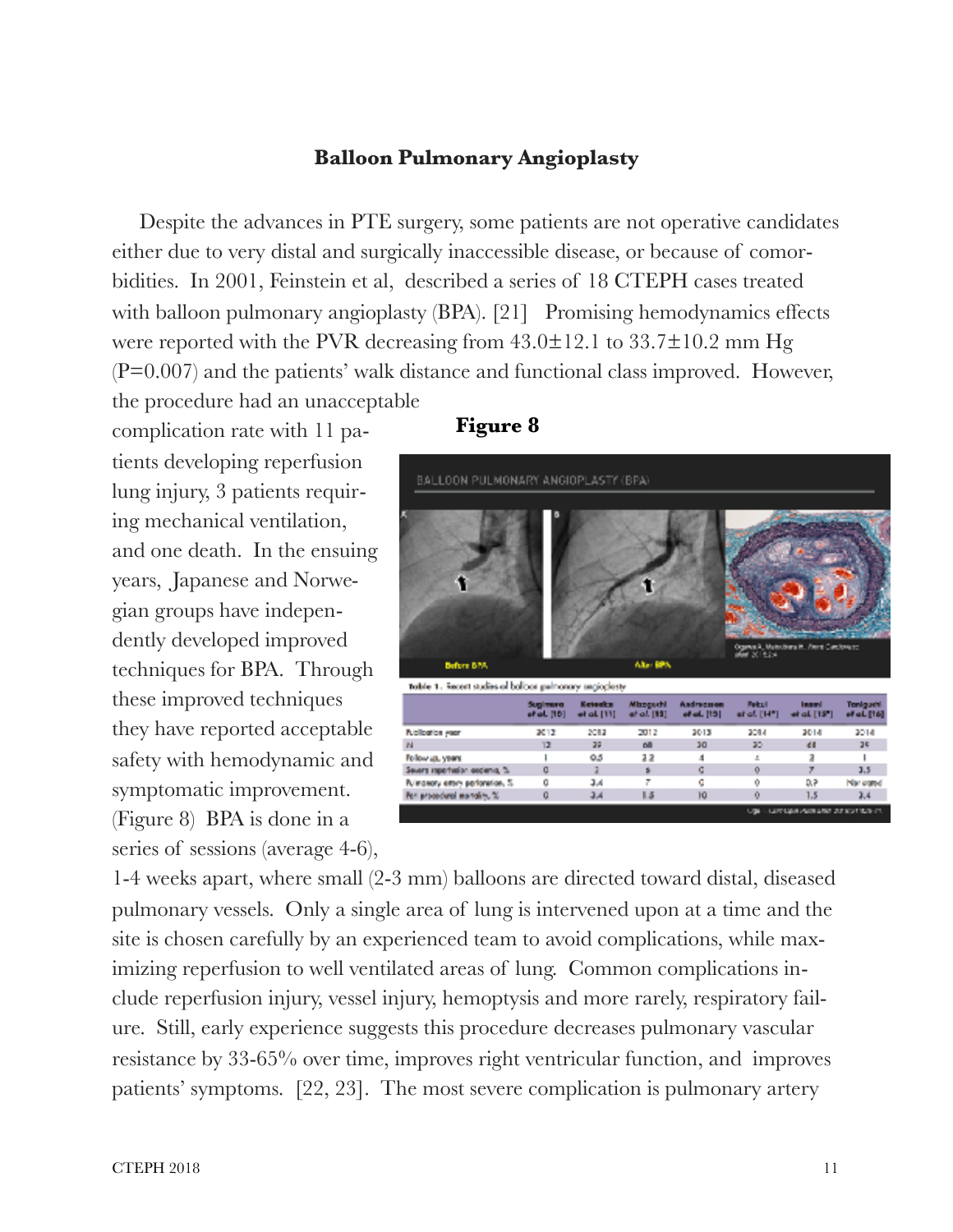perforation, which may lead to pulmonary hemorrhage and death. Death has been reported in one case in the Japanese series, was thought to be due to wire perforation and the technique has been altered since that time. The experience with this procedure is limited, but growing in the United States, with only a handful of centers currently performing BPAs and collecting data. Long-term data outside of Japan is lacking. Still, this is a promising and emerging option for those in whom the definitive operation is not possible.

### **Medical Therapy For CTEPH**

Lifelong anticoagulation, oxygen if hypoxemic, and diuretics for right heart failure are recommended for patients with CTEPH. As discussed previously, the pathobiology of CTEPH is different from that of small vessel pulmonary hypertension. Still, because of limited treatment options, medications proven effective for PAH including prostacyclin therapy, endothelin receptor antagonists, and phosphodiesterase type 5 inhibitors have been used off-label by clinicians and reported in favorable case-reports and series. Still, until recently, none of these treatments have proven effective for CTEPH in larger phase III trials. The first successful large phase III medication study for CTEPH was the CHEST-1 trial published in 2013. This was a multicenter, randomized, placebo- controlled trial of the soluble guanylate cyclase stimulator riociguat. [24] Riociguat directly stimulates soluble guanylate cyclase to increase cyclic GMP production in the lung. The study enrolled 261 patients with inoperable CTEPH (inoperability was adjudicated by an expert committee) or persistent pulmonary hypertension after CTEPH surgery. Riociguat was titrated from 1 mg po tid to 2.5 mg po tid on a weekly basis, as tolerated. The primary end point was 6 minute walk distance at 12 weeks. The treatment group showed a 46 m improvement  $(p<0.001)$ . Secondary end points of pulmonary vascular resistance, NT-proBNP level and functional class also improved. Common side effects include headache, dizziness, dyspepsia and gastritis. Hemoptysis was reported in 2% of patients in the trial and hypotension in 9%. This pivotal trial led to the FDA approval of riociguat for inoperable or persistent postoperative CTEPH.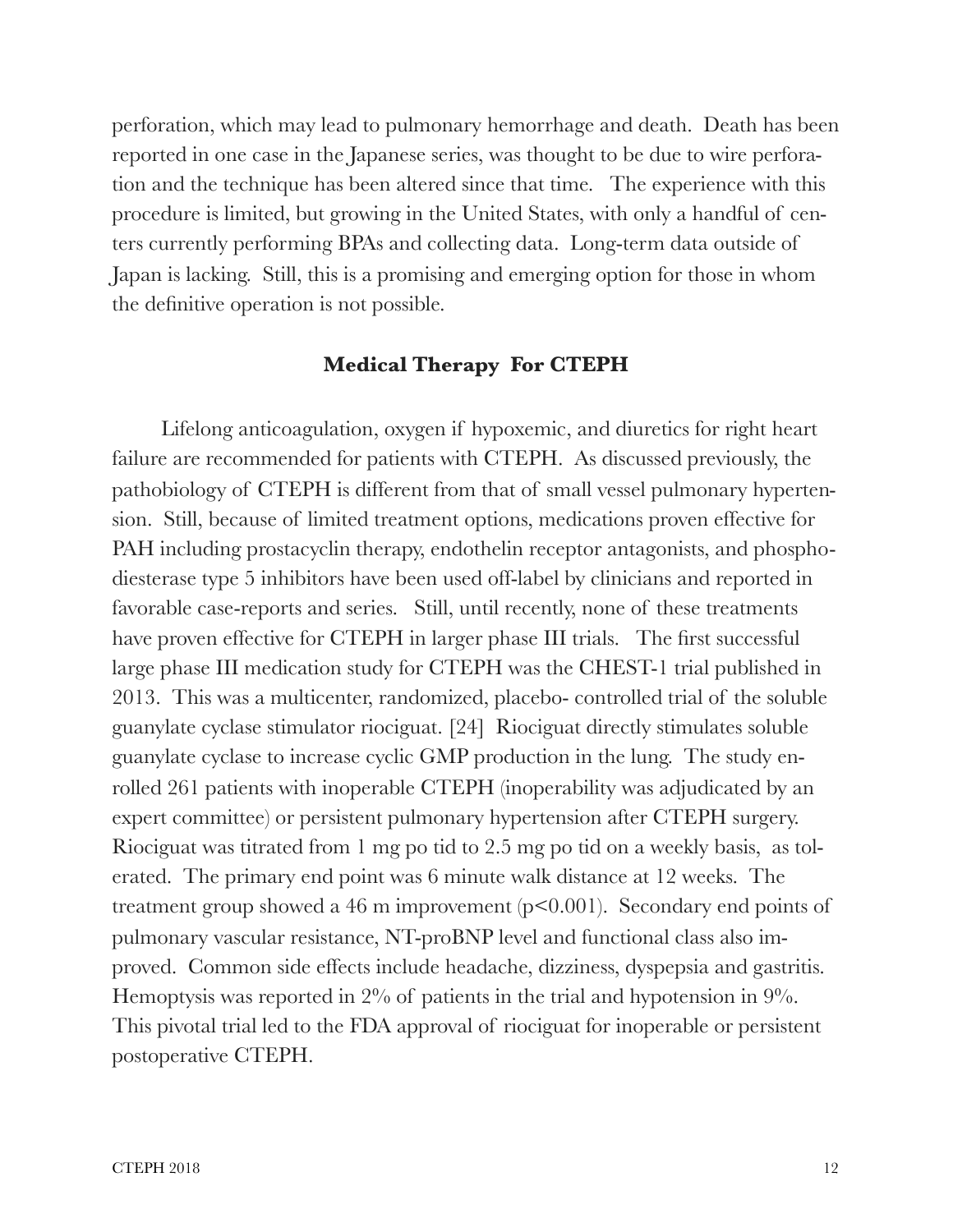MERIT-1, a phase II, randomized placebo-controlled double trial of macitentan, (an oral endothelin receptor antagonist) was recently completed. It enrolled 80 patients with inoperable CTEPH. The primary endpoint was pulmonary vascular resistance at week 16, expressed as a percentage of baseline. At week 16 the patients in the treatment arm had a PVR 73% of baseline versus 87.2% in the treatment group. The most common adverse events were peripheral edema and anemia. This medication is not FDA approved for the treatment of inoperable CTEPH. [25]

 Pulmonary Hypertension medication has been postulated as a possible way to "pre-treat" patients before pulmonary thromboendarterectomy surgery, perhaps lowering preoperative pulmonary vascular resistance and surgical risk. However, there is currently no convincing data to support this practice and medical treatment has been associated with delay in surgical treatment, possibly making it counterproductive. Clinical trials regarding this "induction" therapy before PTE surgery are ongoing.

### **Chronic Thromboembolic Disease (CTED)**

 Chronic Thromboembolic Disease (CTED) is a recently coined term addressing patients who have chronic thromboembolism on imaging but have normal resting hemodynamics. Whether CTED represents simply unresolved clot that will never progress to CTEPH or is an early point on the continuum of disease, is not well-defined and a controversial topic among experts. At many centers, patients with CTED and symptoms may then undergo exercise testing to look for exercised induced pulmonary hypertension or an increase in dead space ventilation as a cause of their symptoms. If this can be physiologically proven, some experts recommend intervention but data is lacking. A retrospective series of carefully chosen CTED patients who underwent PTE surgery reported improvements in symptoms and overall quality of life, without increased complications. [26] However, further work into the epidemiology and prognosis of CTED to understand the natural history of the disease and prospective clinical study is required before operative intervention can be recommended.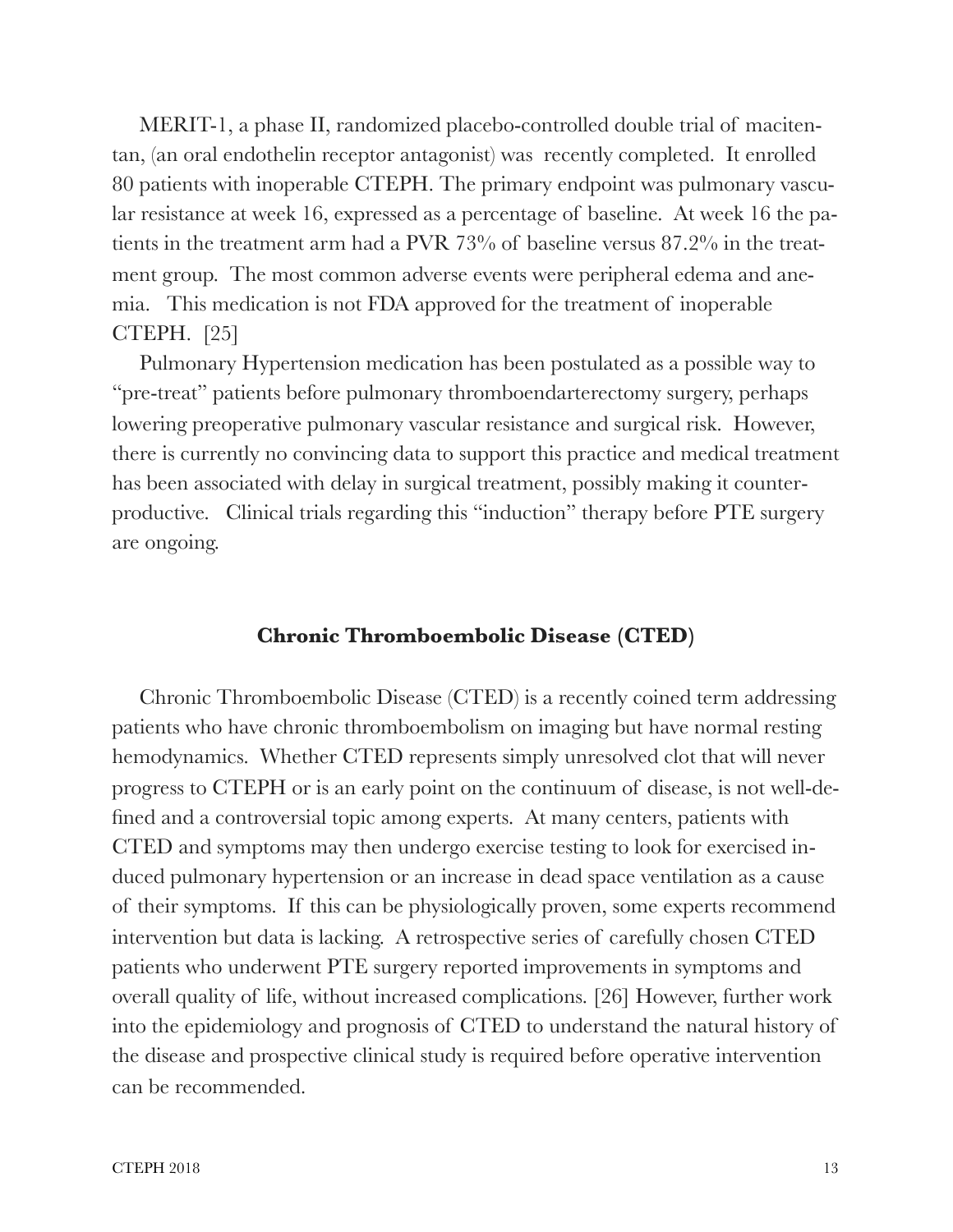## **Conclusion**

Chronic Thromboembolic Pulmonary Hypertension results from unresolved organized thrombotic material after an acute pulmonary embolus. Over time, the large vessel obstruction presents an increased workload to the right ventricle and patients die of right ventricular failure. Patients with persistent dyspnea or signs of right heart failure 3 months or more after their acute pulmonary embolus should be screened with ventilation/perfusion scintigraphy and transthoracic echocardiography. The definitive treatment for this disease is surgical pulmonary thromboendarterectomy, but to achieve the best outcomes this procedure needs to be performed at expert centers with multidisciplinary team experience. Patients who are poor operative candidates or with surgically inaccessible disease may be considered for balloon pulmonary angioplasty. For patients without more curative options, medication has been shown to improve exercise capacity. The field of CTEPH has been rapidly expanding over the last decade, leading to better patient outcomes and more treatment options.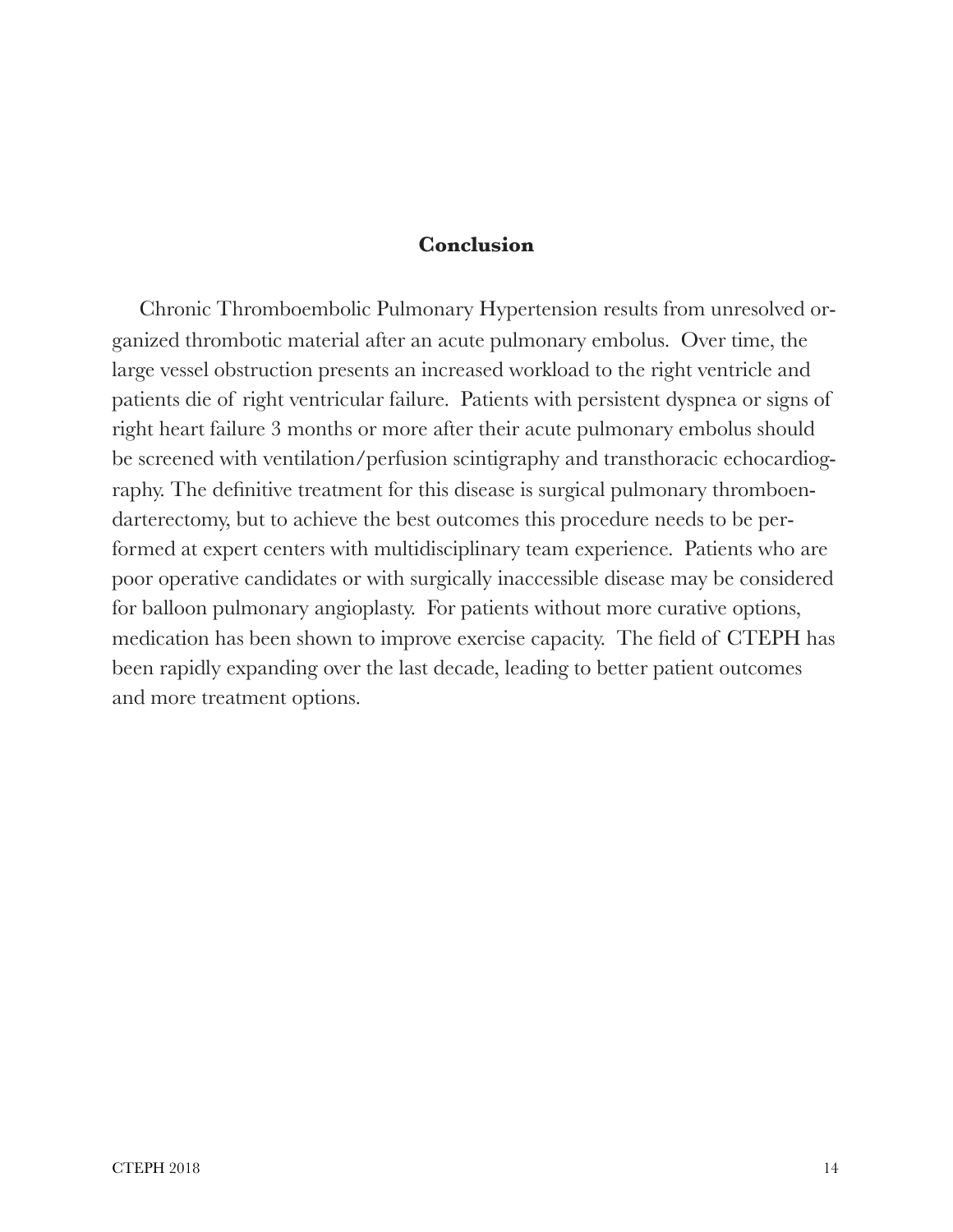## **Bibliography**

1. Means, J., Mallory, TB, Total occlusion of the right branch of teh pulmonary artery by an organized thrombus. Ann Intern Med, 1931. **5**: p. 417-427.

2. Wagenvoort, C.A., Pathology of pulmonary thromboembolism. Chest, 1995. **107**(1 Suppl): p. 10S-17S.

3. Lang, I.M., P. Dorfmuller, and A. Vonk Noordegraaf, The Pathobiology of Chronic Thromboembolic Pulmonary Hypertension. Ann Am Thorac Soc, 2016. **13 Suppl 3**: p. S215-21.

4. Tapson, V.F., et al., Monitoring for Pulmonary Hypertension Following Pulmonary Embolism: The INFORM Study. Am J Med, 2016. **129**(9): p. 978-985 e2.

5. Pepke-Zaba, J., et al., Chronic thromboembolic pulmonary hypertension (CTEPH): results from an international prospective registry. Circulation, 2011. **124**(18): p. 1973-81.

6. Riedel, M., et al., Longterm follow-up of patients with pulmonary thromboembolism. Late prognosis and evolution of hemodynamic and respiratory data. Chest, 1982. **81**(2): p. 151-8.

7. Lewczuk, J., et al., Prognostic factors in medically treated patients with chronic pulmonary embolism. Chest, 2001. **119**(3): p. 818-23.

8. Lang, I.M., et al., Factors associated with diagnosis and operability of chronic thromboembolic pulmonary hypertension. A case-control study. Thromb Haemost, 2013. **110**(1): p. 83- 91.

9. Wolf, M., et al., Thrombotic risk factors in pulmonary hypertension. Eur Respir J, 2000. **15**(2): p. 395-9.

10. Bonderman, D., et al., Risk factors for chronic thromboembolic pulmonary hypertension. Eur Respir J, 2009. **33**(2): p. 325-31.

11. Wong, C.L., et al., Hereditary and acquired thrombotic risk factors for chronic thromboembolic pulmonary hypertension. Blood Coagul Fibrinolysis, 2010. **21**(3): p. 201-6.

12. Kuruvilla, J., et al., Prospective assessment of the natural history of positive D-dimer results in persons with acute venous thromboembolism (DVT or PE). Thromb Haemost, 2003. **89**(2): p. 284-7.

13. Wartski, M. and M.A. Collignon, Incomplete recovery of lung perfusion after 3 months in patients with acute pulmonary embolism treated with antithrombotic agents. THESEE Study Group. Tinzaparin ou Heparin Standard: Evaluation dans l'Embolie Pulmonaire Study. J Nucl Med, 2000. **41**(6): p. 1043-8.

14. Galie, N., et al., 2015 ESC/ERS Guidelines for the diagnosis and treatment of pulmonary hypertension: The Joint Task Force for the Diagnosis and Treatment of Pulmonary Hypertension of the European Society of Cardiology (ESC) and the European Respiratory Society (ERS): Endorsed by: Association for European Paediatric and Congenital Cardiology (AEPC), International Society for Heart and Lung Transplantation (ISHLT). Eur Respir J, 2015. **46**(4): p. 903-75.

15. Tunariu, N., et al., Ventilation-perfusion scintigraphy is more sensitive than multidetector CTPA in detecting chronic thromboembolic pulmonary disease as a treatable cause of pulmonary hypertension. J Nucl Med, 2007. **48**(5): p. 680-4.

16. Chitwood, W.R., Jr., D.C. Sabiston, Jr., and A.S. Wechsler, *Surgical treatment of chronic unresolved pulmonary embolism.* Clin Chest Med, 1984. **5**(3): p. 507-36.